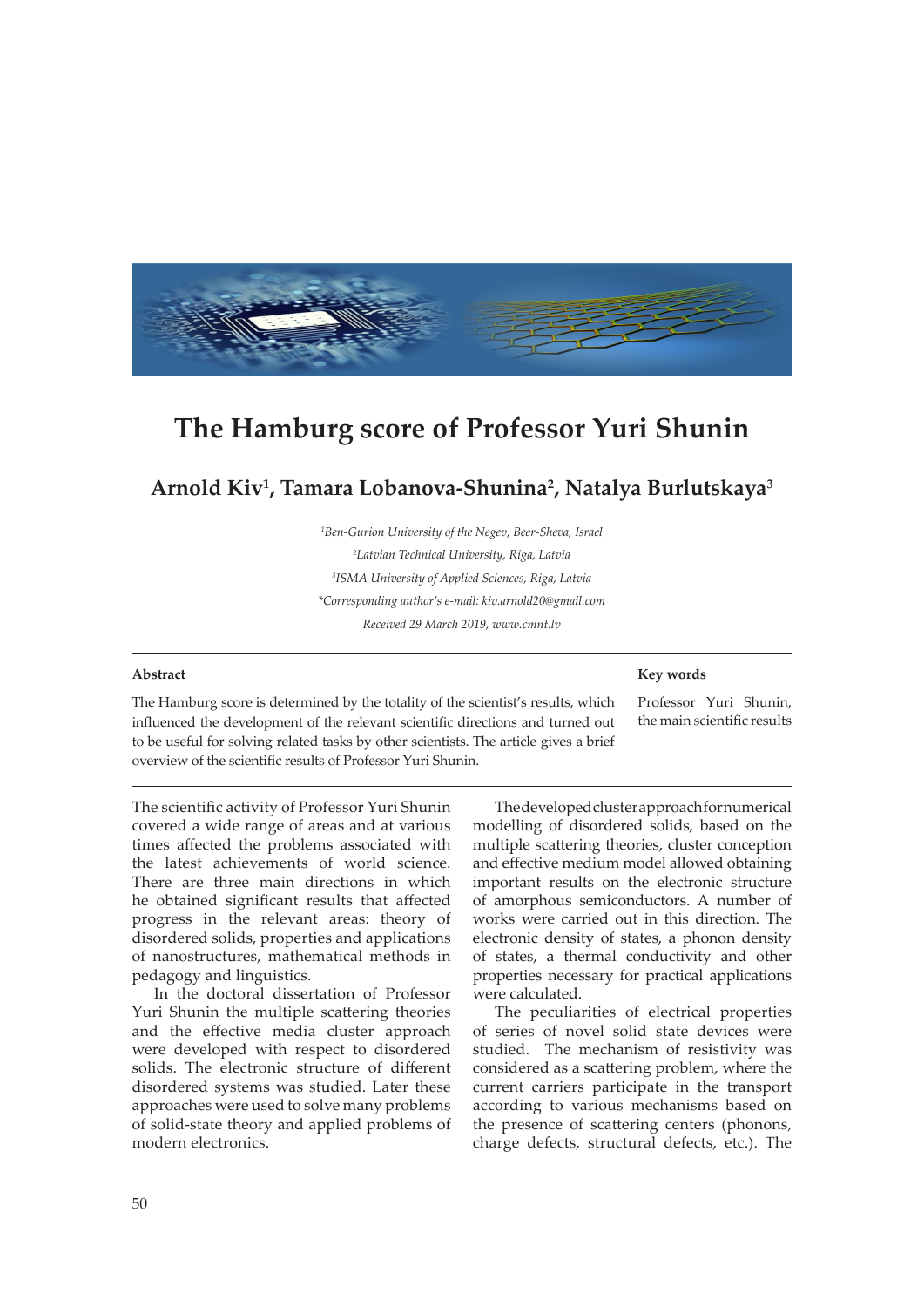developed computational procedure is based on the construction of cluster potentials and the evaluation of the S - and T- matrices for scattering and transfer, respectively. It allowed to realize the full-scale electronic structure calculations for condensed matter ("black box"), where influence means a set of electronic "trial"' energy-dependent wave functions that gives sets of scattering<br>amplitudes corresponding to possible amplitudes corresponding to scattering channels for any "trial" energy. This allowed "decrypting" the electronic spectra of "black box".

The second direction of an activity of professor Yuri Shunin is devoted to research of nanostructures, in particular nanotubes (CNTs) and graphene nanoribbons (GNR). His research was focused on the junctions of carbon nanotubes (CNTs) and graphene nanoribbons (GNR) with contacting metallic elements of a nanocircuit. Computer simulations on the conductance and resistance of these contacts have been performed using the multiple scattering theory and the effective media cluster approach. It was simulated both single-

wall and multi-wall CNTs as well as singlelayered and multi-layered GNRs with different morphology. The model of CNT-Me and GNR-Me nanointerconnects (Fig. 1) has been developed. The electron transport formalism was used which suggests the existence of two regions supporting two different electron transport mechanisms: ballistic (elastic) and collisional (non-elastic). These electron transport processes are simulated using the corresponding boundary conditions in the form of the effective medium. The CNT and GNR chiralities (m, n) are simulated by the corresponding orientation of the chirality vectors within the scattering medium.

Figure 1 represents the contacts of metal substrates with CNTs and GNRs, respectively, as prototype nanodevices. The contact regions (CNT-Me and GNR-Me) are the objects of a microscopic approach responsible for the main contribution to the resistance. The resistances of nanotubes, nanoribbons and the metallic substrate per se are considered as macroscopic parameters.

The electronic structure for CNT-Me



FIGURE 1 Models of C-Me interconnects as a prototypes of novel nanodevices: (a) CNT- Me interconnect; (b) multilayered GNR-Me interconnect

and GNR-Me interconnects was evaluated through the electronic density of states (DOS) for carbon-metal contact considered as a "disordered alloy", where clusters containing both C and Me atoms behave as scattering centers. The computational procedure that was developed for these calculations is also based on the construction of cluster potentials and the evaluation of both scattering and transfer matrices. The general model of multiple scattering using the effective media approximation (EMA) combined with the coherent potential approach (CPA) for condensed matter was developed. When using the CPA as EMA approximation, the resistance of the interconnect was evaluated through Kubo-Greenwood formalism, or in the simplest cases, through Ziman formalism. So far, the

cluster formalism has been successfully applied for Cu metal, as well as for semiconductors. Special attention was paid for the latter, since the concept of statistical weighing has been applied for the binary components in solid solutions. Structural models for CNT-Me and GNR-Me junctions were developed, based on their precise atomistic structures, which take into account the CNT chirality effect and its influence on the interconnect resistance.

The most problematic areas for simulation of CNT-Me and GNR-Me were the necessity to account that there is the atomic structural disorder and the conductivity mechanism changing. The influence of chirality on resistance in the vicinity of interconnect depends on the number of statistically realized bonds between the CNT (GNR) and the metal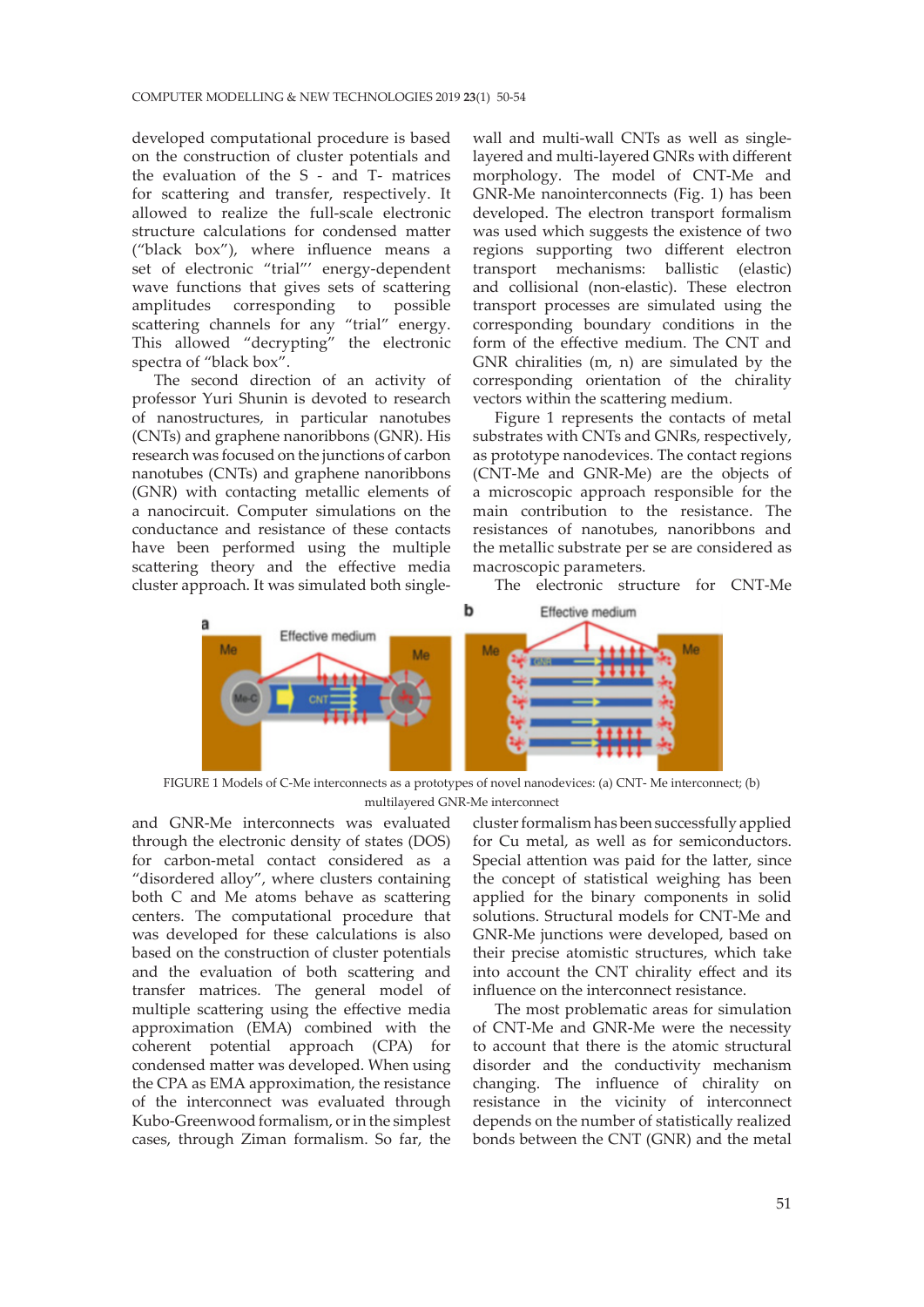contact (e.g., Ni, Cu, Au, Ag, Pd, Pt). For the case of side type contact for GNR-Me interconnects the model of effective bonds was developed and it was shown that the number of effective bonds per contact square is essential.

It was accounted in the calculations of interconnects that here a probabilistic process occurs when only more-or-less equilibrium bonds ('effective bonds') are formed at inter-atomic distances corresponding to the minimum total energies. The evaluation of a number of "effective bonds" is principal for determination of the number of 'conducting channels', since the conductance is proportional to the number of appeared "effective bonds" within the CNT-Me interconnect. The features of contacts were studied in detail.

It was established that the radial conductance per CNT length depends on the morphology (chirality) of the nearest nanotubes, when the number of shortest effective barriers is varied in a probabilistic way. This also means that current-voltage parameters of contacts can be less stable. It has been found that inter-shell interactions, such as inter-shell tunneling of electrons and Coulomb interactions cause a reduction of the total conductance in considered contacts.

A large cycle of works was performed by Professor Yuri Shunin in the field of research and creation of fundamentally new biosensors based on previously studied nanostructures. These results are connected with applications of CNTs and GNRs based interfaces with other materials. When creating biosensors, the well known electron devices, field-effect transistors (FET-transistors) (Fig. 2) were used which are very sensitive to various external influences of different nature such as mechanical, chemical, electrical, magnetic etc. A FET is of nano in size, whose on/off threshold voltage depends on the tube dimensions, shape and temperature, amongst others. A local deformation of CNT (GNR) creates a change in the on/off threshold voltage of the transistor. The electrical properties of carbon based interconnects are changed under the influence of different external factors. The advantage of CNTs and GNRs over other structures occurs due to their small size, great strength, high electrical and thermal conductivity, and high specific area. Unique physical properties of CNTs and GNRs and their various interconnects allow considering them as sensing nanomaterials in various kinds of sensors – pressure, flow, thermal, gas, optical, mass, position, stress, strain, chemical, and biological sensors. Taking into account specific physical properties of CNTs and GNRs metal interconnects which are explained by the presence of "dangling" chemical bonds, it was pointed out the expressed sensitivity of electric properties of interconnect space to chemical, electric and magnetic factors' influence. Thus it was shown that interconnects in the mentioned devices are important elements for a perspective group of nanosensors.



FIGURE 2 The unperturbed field-effect transistors based on a CNT and GNR are given CNT- or GNR- based FET. They are mainly composed of a corresponding semiconducting carbon material suspended over two electrodes

Further, the biological nanosensors based on the use of noble metal nanoparticles were investigated. Mechanism of sensing is connected with an excitation of surface plasmons. The resonant frequency of surface plasmons that are caused by the light irradiation changes when different harmful components are adsorbed on the particles. This technique based on so called localized surface plasmon

resonance (LPSR) is widely used. One of the main constraints of this sensing mechanism is the requirement of an external source of light and a device which is able to measure and compare different resonant frequencies.

In the works of Professor Yuri Shunin various classes of CNT- and GNR-based nanosensors are considered. A wide class of biological nanosensors is investigated for the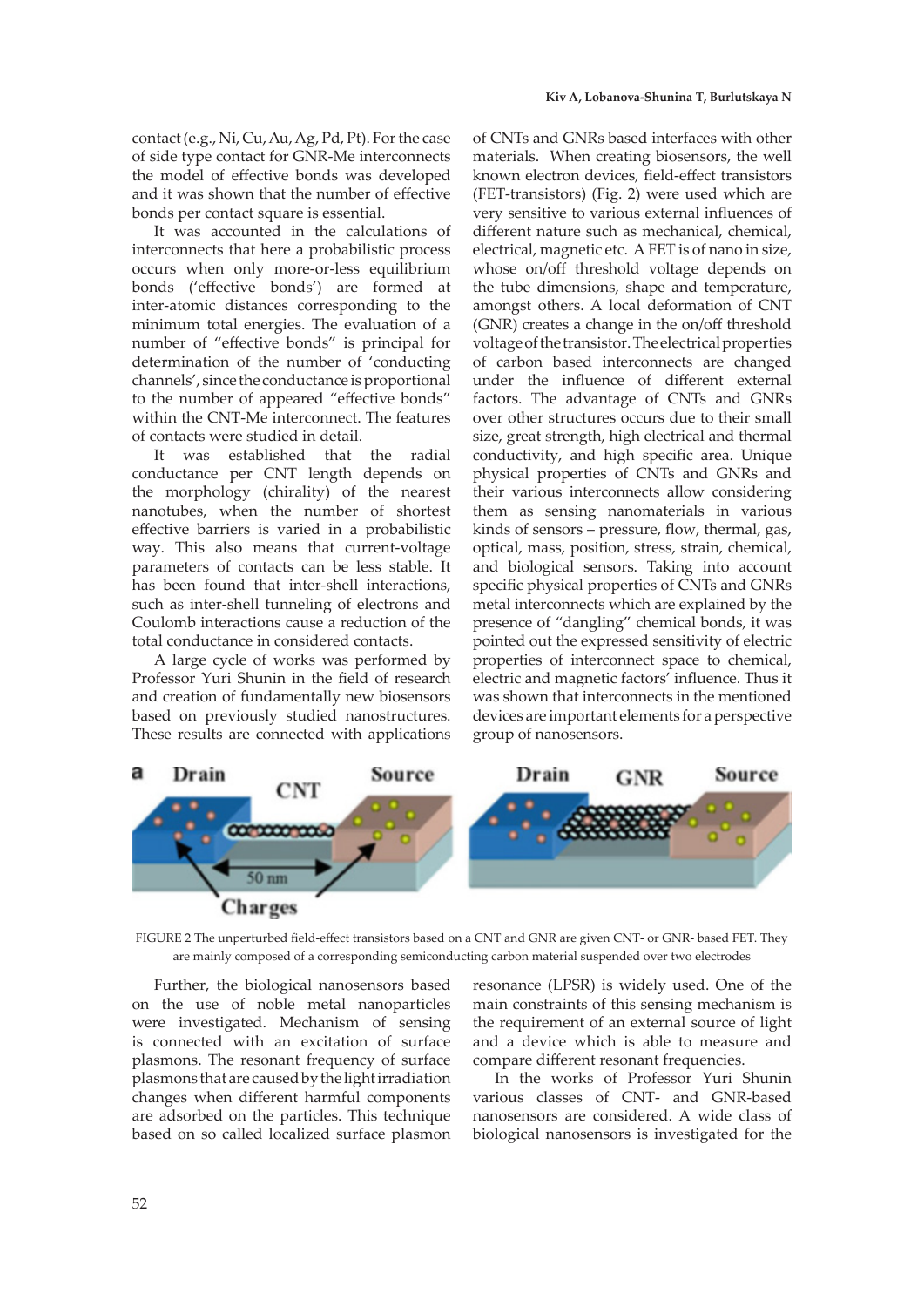application in the biomedical industry, e.g., in cases of diabetes, where regular tests by patients themselves are required. This includes many other diagnostic and therapeutic devices. For example, these are devices such as biosensors for application in eye surgery, hospital beds equipment, patient monitors, inhalers, and kidney dialysis machines, in both invasive and noninvasive blood pressure monitoring. Nanosensors were considered that have a substantial utility in the automotive industry. Their importance is expected to increase while designing the vehicles of the future. In particular, they are used to process information about vehicle parameters such as pressure, vehicle altitudes, flow, temperature, heat, humidity, speed and acceleration, exhaust gas, and engine knock and torque.

In recent years, Professor Yuri Shunin has developed a new direction related to the application of mathematical methods in pedagogy and linguistics. Some new definitions to pedagogical phenomena in the process of language acquisition were proposed on the basis of the general systems theory. A group of learners was considered as a learning system which is reversely charged with a situational managerial system (i.e. mentoring/teaching staff), thus, forming a constituent structural unit of a bigger pedagogical system but keeping at the same time all its main characteristics. Since the learning system experiences a purposeful external pedagogical influence, it is considered a managed system. A model of Intelligent System Management has been worked out. The principles developed are adequate also for other study activities and study courses. The process of imparting educational information by a mentor is distinguished by its qualitative and quantitative indices. It was considered a

#### **Selected publications of Professor Yuri Shunin**

- [1] Shunin Yu N, Shvarts K K 1986 Calculation of the Electronic Structure in Disordered Semiconductors *Phys. Stat. Sol. (b)* **135** 15-36
- [2] Shunin Yu N, Shvarts K K 1991 Cluster Approach for Disordered Solids *Latv.J.phys.techn.Sci.* **3** 3-29
- [3] Shunin Yu N 1991 *Modeling of atomic and electronic structures of disordered semiconductors* Dr. Sc. Habil, Thesis. Salaspils - Riga
- [4] Shunin Yu, Schwartz K, Trautmann C 1996 R*elaxation of elementary excitations and formation of defects along the path of heavy ions in solids* GSI-Report - 96-03
- [5] Shunin Yu N, Schwartz K K 1997 *Correlation between electronic structure and atomic configurations in disordered solids, NATO ASI SERIES, Computer*

process of intellectualization of a study group in connection with the notion of "Homeokinetic Plato"', which actually reflects different intellectual levels of tested study group, e.g., in a language acquisition. The proposed System of Intelligence Levels and the Teaching Efficiency Indicator ensure the possibility to estimate the initial level of learner intelligence and the final result and compare these results with a predetermined purposeful goal to see the efficiency of a study course and the progress of student achievement. These techniques can be recommended for use to a variety of educational domains. An empirical study was used to analyze the optimum amount of the language material to be included into the final test on Business English. The empirical results gave grounds to compile effectively the examination paper material amount and to define the time for its fulfilment. Optimization Model of teaching information amount and time distribution has been worked out. The system approach to language teaching and acquisition allows removing the blinders so that it's possible to see the educational world in the light that illuminates the whole – the system – and only then there will be lasting changes for the better.

#### **Conclusion**

The results obtained by Professor Yuri Shunin left a significant mark on important fields of science. These results are in many cases obtained with the participation of colleagues and students. Cooperation and the exchange of ideas were the leading principle in the creative work of Professor Yuri Shunin. The ideas embodied in these works will undoubtedly be further developed.

*Modeling of Electronic and Atomic Processes in Solids, Space and Electronic Materials* Ed. R.C. Tennyson and A. E. Kiv, Kluwer Publ. 241-57

- [6] Shunin Yu, Danilova N 2000 Random processes and kinetics of point defects in metals *Computer Modelling and New Technologies* **4**(1) 64-8
- [7] Jacobs P W M, Zhukovskii Yu F, Mastrikov Yu, Shunin Yu N 2001 Bulk and surface properties of metallic aluminium: DFT simulations *Computer Modelling and New Technologies* **6**(1) 7-28
- [8] Shunin Yu N, Gopeyenko A V 2005 Phase-shift functions methods for nanoclusters electronic structure calculations in solids *Computer Modelling and New Technologies* **9**(1) 15-31